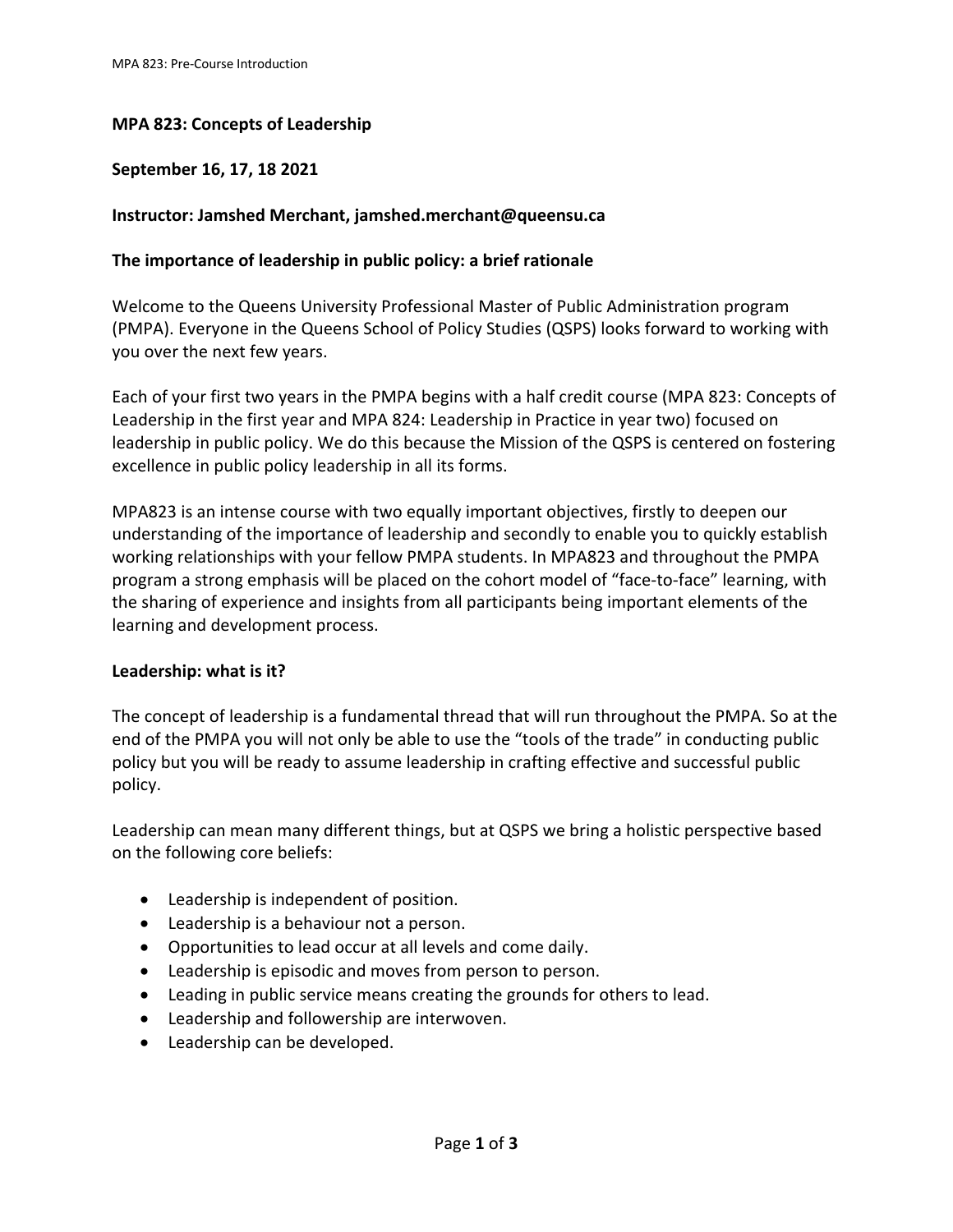# **Public Policy: an ongoing iterative approach**

When we use the term "public policy" at QSPS, we mean the entire spectrum of the public policy process. This process is presented in a stylized fashion in the QSPS Policy and Delivery Road Map (below), recognizing that all these elements are happening at the same time and that the sequence varies with situation.



# **Leadership and Public Policy: the PMPA**

The objective therefore of the PMPA is to bring the two elements of understanding the importance of leadership and mastering the policy process together. At its core one can't have one without the other.

## **Course Schedule:**

MPA 823 will take place over three days: Thursday, September 16th to Saturday, September 18<sup>th</sup>. There will be two, three-hour long classes per day. Tentatively scheduled for: 8:30am to 11:30am, and 1:30pm to 4:30pm

## **Course Assessment:**

There will be four written assignments. The Assignment 1 will due BEFORE the start of classes (see below). Assignments 2, 3 and 4 will be due towards the end of October. The final assessment will be based on a student's in-class participation.

## **Next Steps:**

Jamshed will be in touch with students in late August/early September with more details about the course as well as instructions for completing Assignment 1 – the pre-course assignment.